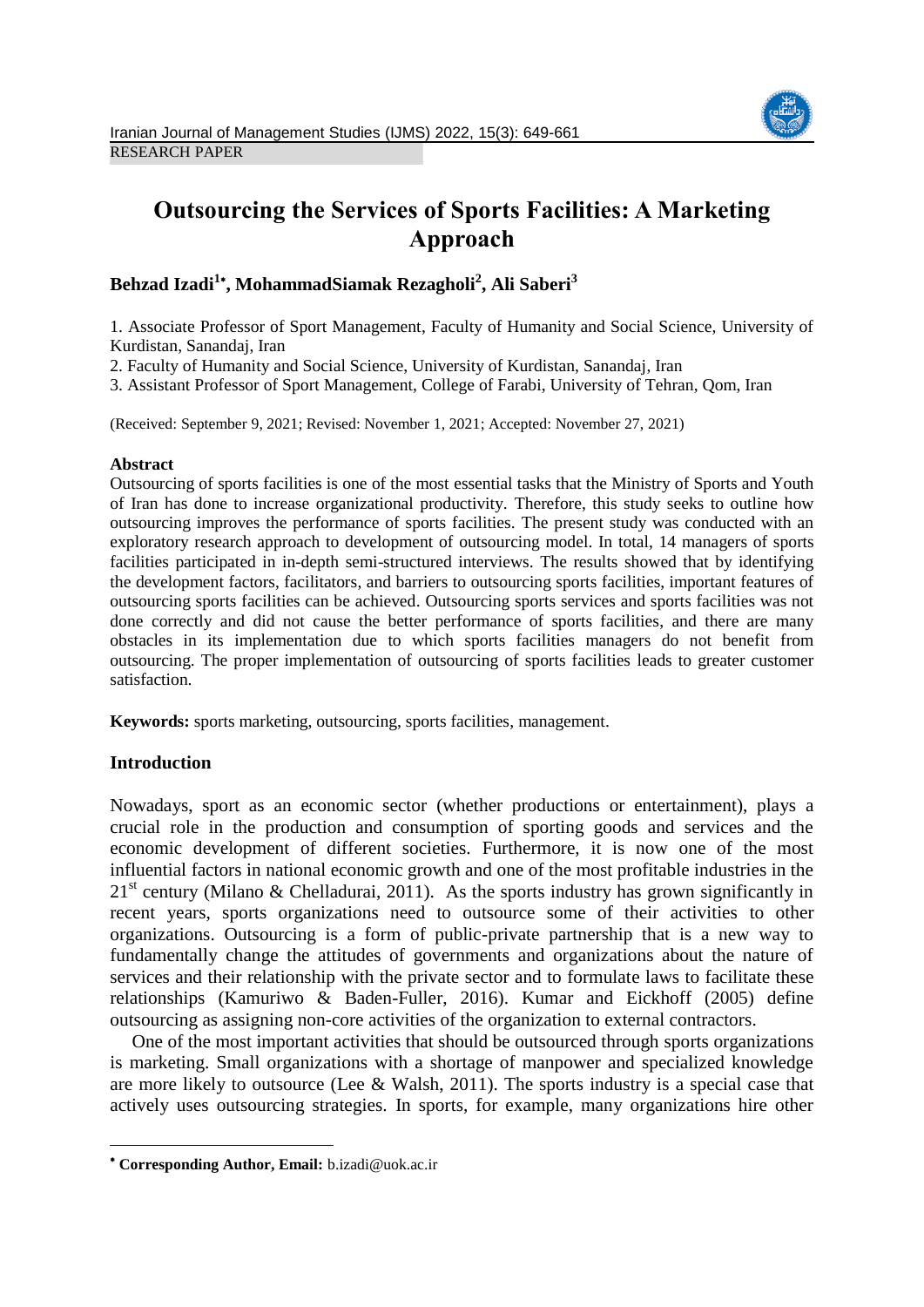companies to do business, patent sales, sales, and customer service (Lee, 2010). Similarly, Iran's club management industry has experienced significant growth and change with the start of private clubs. This explosive growth has affected existing customer service programs. Burden and Li (2005) point out that when deciding to outsource sports marketing, factors such as the goals, philosophy and mission of the institution, the quality of national sports programs, asset management, and relationships with local businesses should be considered. Outsourcing some marketing activities such as ticket sales and sportswear sales is very common in sports organizations, especially large sports organizations or professional league teams due to the high responsibilities of their internal staff (Meier et al. 2019).

There are different areas of studies in the sport that are nowadays specialized, one of which is sports marketing. Sports marketing encompasses all activities designed to satisfy the needs and desires of sports consumers. Moreover, if it is designed effectively in sports and its related industries, it will surely provide the owners of the sports markets with many gains (Pitts & Stotlar, 2002). The sports markets are experiencing a great deal of growth and development in the current era by focusing on the behavior of sports consumers. Marketing science is trying to influence consumer behavior patterns. Consumers are not just trying to buy a good; they are also looking for the satisfaction of their needs or the solution of their problems. As one of the marketing management methods that improve the performance, development, and improvement of the organization's productivity in the form of downsizing, outsourcing has received much attention in recent years from the managers and executives of organizations (Bolat & Yılmaz, 2009).

Outsourcing is not a new concept in the modern business environment. Many activities are outsourced every day, with some of them being essential and others being less important. However, all of them contribute to the proper performance of the company (Vaxevanou  $\&$ Konstantopoulos, 2015). The benefits that come from making the right outsourcing decisions effectively strengthen the company's internal resources. This outsourcing management strategy has created similar benefits for small and medium-sized companies (Nordin, 2008). However, outsourcing provides access to a more considerable talent and a sustainable source of skills by organizations, in particular in science and engineering (Manning et al., 2008). Outsourcing failures have been thought to be due to a lack of methodology. This stance suggests that outsourcing failures are not due to an underlying problem with outsourcing, but rather a result of the lack of guidance for managers (Lonsdale, 1999).

Today, due to the low per capita sporting rate in Iran, the question is why sports facilities are outsourced? In addition, why does the Ministry of Sports and Youth earn a small income through outsourcing of sports facilities? Are the places and infrastructure in the organization insufficient or do they have problems with customer service? Why can't this organization, like other service outsourcing organizations, generate revenue and customer satisfaction? Therefore, the importance and necessity of this research was to identify the strengths and weaknesses of outsourcing to achieve the goals that the organization intends to achieve. Understanding outsourcing and examining its terms and features is a practical step towards achieving strategic marketing goals.

#### **Literature Review**

Today, there is a wide variety of research on outsourcing, particularly on outsourcing in sports. Scur and Kolososki (2019) concluded that long-term partnerships are beneficial to companies and customers. Lee et al. (2017) pointed out that the most critical benchmarks for performance are the business process, learning, and growth. The findings also showed that the most basic factor for outsourcing is the motivation to do so. However, outsourcing has costs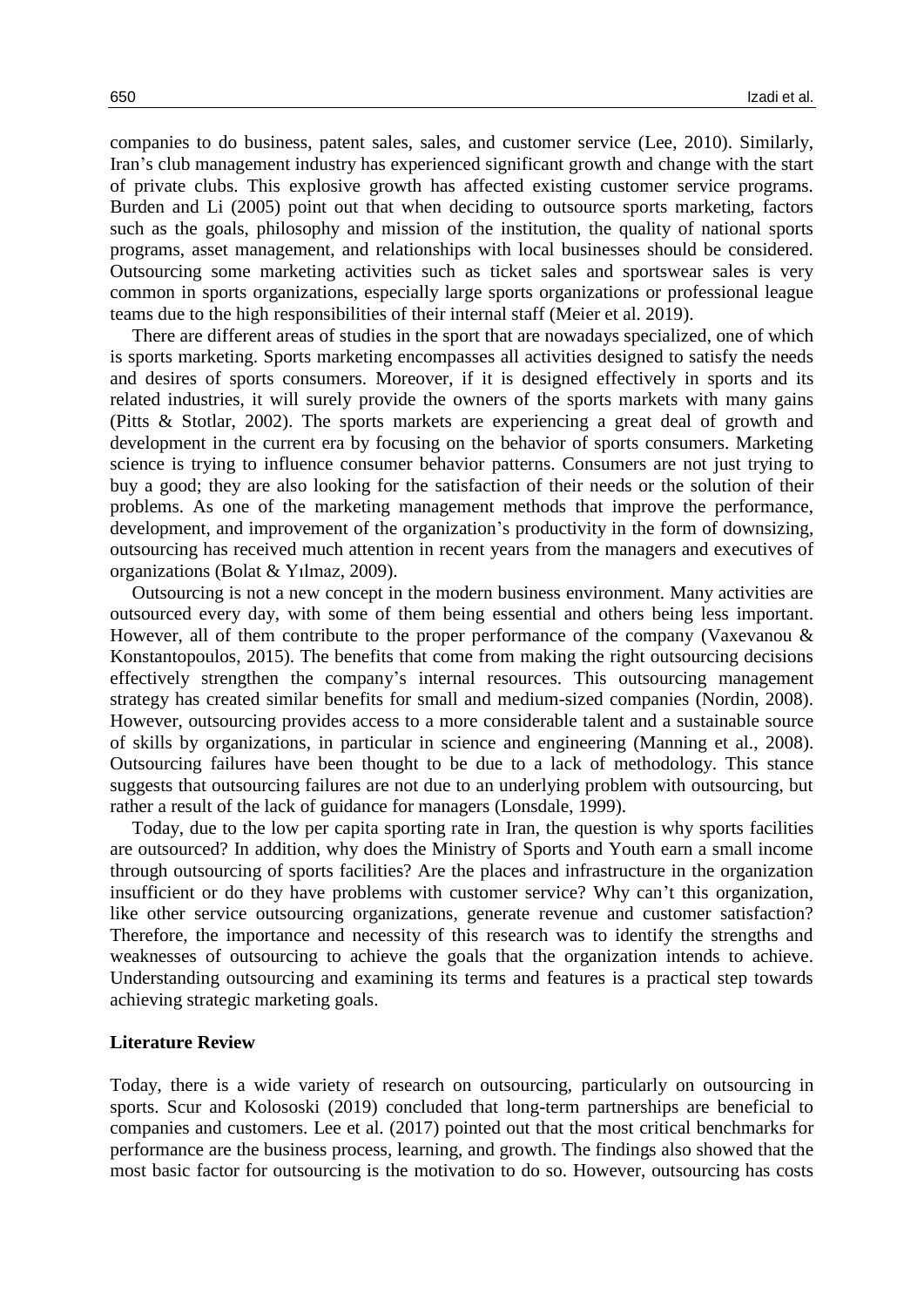that management must consider before applying it (Ketterer et al., 2019). Espino-Rodríguez and Ramírez-Fierro (2017) found a significant relationship among internal outsourcing supervision, cost savings, and professional competence decisions. Nevertheless, there are no significant relationships between deciding on outsourcing internal supervision and external resource management factors. A different approach to an understanding of sport labor migration suggests that current sport labor migration can be explained as a form of global outsourcing. The three most common reasons for outsourcing include cost minimization, quality improvement, and access to resources (Lee, 2010). Liu (2011) concluded that among outsourcing decisions, the market share was the most influential factor. It would indicate that the decision maker believes outsourcing can introduce an alternative to the institution because of the specialized expertise of the agency. By outsourcing the marketing operations, the athletic department can focus on their core businesses, e.g., academic services or dedicated programs. Kenyon et al. (2016) showed that outsourcing activities and some complex processes have been able to increase the efficiency of the organization. Vachajitpan and Kettapan (2016) showed that outsourcing of hotel activities improved productivity and customer satisfaction. Hotels that outsource their repetitive activities (such as cleaning) have also attracted more customers. Lee (2016) argues that a combination of both economic and strategic management views is an effective way to understand outsourcing strategies in an amateur sport setting. Chauhan et al. (2015) showed that the main barriers to outsourcing include communication language, beliefs, and attitudes, where beliefs and attitudes act as powerful stimuli. Enright et al. (2020) concluded that knowledge, expertise, effectiveness, and financial resources are the most important elements of outsourcing in sports and health. Dietl et al. (2017) showed that outsourcing improves our understanding of financial support in sport, improves financial efficiency and effectiveness, and paves the way for the experiential future of sports organizations. Çalişkan et al. (2020) concluded that while sports clubs can increase the quality of their teams through foreign player transfers throughout the world, they can also reduce the player costs. Sports clubs should be able to manage foreign player transfers correctly not only in terms of sporting success but also in terms of their economic sustainability. The results of this study may reveal that the transfer of foreign players as outsourcing is seen as a successful activity of sports clubs. Lee (2016) realized that the two main motivations for outsourcing in sports marketing are cost reduction and performance effectiveness. Tjader et al. (2014) points to factors such as access to goods and services, customer database, cost savings, focus on core business, quality, and knowledge management as the most important outsourcing factors.

Outsourcing in sports is a common activity internationally. Many sports organizations outsource in arenas such as facility management, media, human resources, and online activities. In Iran, too, the discussion of outsourcing has long been made seriously. A study of recent development plans, especially the Fourth Development Plan, shows that government officials are also aware of the need to pay more attention to this strategy and have included this concept in the development plans in order to downsize the organizations and reduce ownership. Therefore, in this study, we seek to examine the outsourcing of sports services from a marketing perspective. The present study can identify the challenges of outsourcing sports services and create appropriate awareness and knowledge about outsourcing sports services. Therefore, this study aimed to answer the following research questions (RQ):

RQ1- Does outsourcing sports facilities increase the revenue of sports organizations?

RQ2- What is the role of outsourcing sports facilities services in reducing costs?

RQ3- What is the impact of outsourcing sports facilities services on the growth and effectiveness of sports institutions?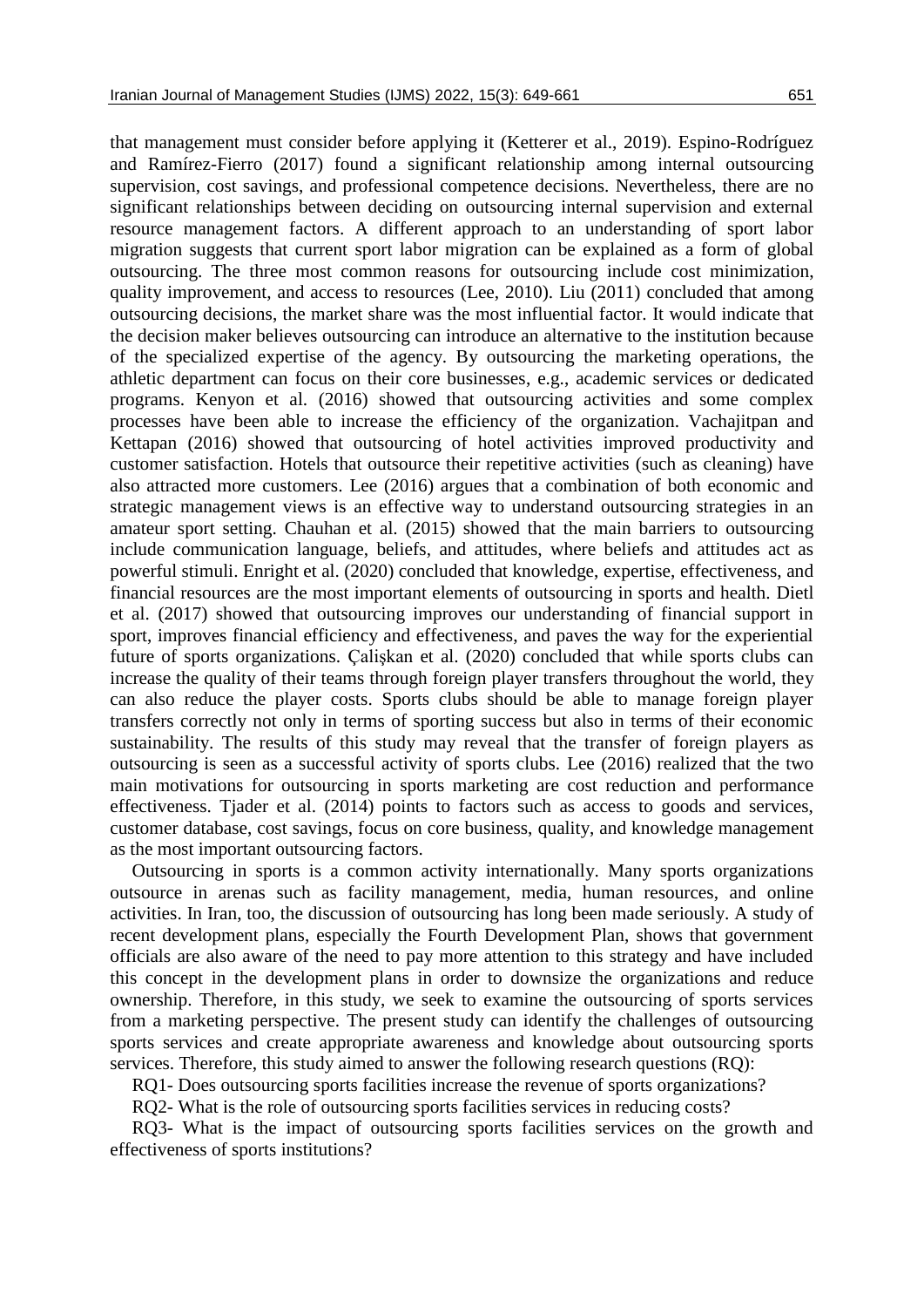RQ4- What is the role of outsourcing of sports facilities services in the access to sports facilities and services?

RQ5- Does outsourcing sports facilities services modify the complex bureaucracy in delivering sports services to customers?

## **Method**

#### *Data Collection Procedure*

To better understand the consequences of outsourcing sports facilities, the authors employed semi-structured interviews with open-ended questions. Understanding multiple perspectives related to outsourcing sports facilities was regarded as of critical importance for the solicitude of the data. The authors were looking for participants with a long history of outsourcing sports services. Therefore, in the initial screening, the eligibility of each participant for the present study was determined.

#### *Sample*

Participants included 14 sport management professionals, who brought practical knowledge of sports facilities and the consumer's satisfaction into the present study. Each of them was a specialist with at least 15 years of experience in managing sports facilities. Moreover, they were familiar with all the strengths and weaknesses of outsourcing sports facilities services.

## *Interview*

Data was collected between May and July 2019. Each interview lasted approximately 20 to 30 minutes and was audio and text recorded. At the beginning of each interview, the author asked a few simple questions to communicate with the participants, and gradually asked questions with a high degree of mental involvement. It should be noted that the triangulation approach was used to open up a new area of research and possibly limit the data. Triangulation refers to the process of using multiple methods or data sources in qualitative research to develop a comprehensive understanding of phenomena (Edwards & Skinner, 2010). Due to the triangulation method (multiple sources) in this study, various sources were used to collect data.

| <b>rapid 1.</b> Define applied information |                                    |                       |                  |                      |  |
|--------------------------------------------|------------------------------------|-----------------------|------------------|----------------------|--|
| <b>Row</b>                                 | Job                                | <b>Field of study</b> | <b>Education</b> | <b>Activity area</b> |  |
|                                            | Deputy director of sports          | Sport management      | PhD              | Executive            |  |
| 2                                          | Deputy of development              | Sport management      | Master's degree  | Executive            |  |
| 3                                          | Expert in the field of outsourcing | Civil engineering     | Bachelor         | Executive            |  |
| 4                                          | Chief of staff                     | Sport management      | Bachelor         | Executive            |  |
| 5                                          | Legal affairs                      | Law field             | PhD              | Executive            |  |
| 6                                          | Expert in the field of outsourcing | Sport management      | PhD              | Executive            |  |
|                                            | Expert in the field of outsourcing | Sport management      | Bachelor         | Executive            |  |
| 8                                          | Expert in the field of outsourcing | Sport management      | Bachelor         | Executive            |  |
| 9                                          | Head of the sports unit            | Sport management      | Master's degree  | Executive            |  |
| 10                                         | Head of the sports unit            | Sport management      | <b>Bachelor</b>  | Executive            |  |
| 11                                         | Head of the sports unit            | Sport management      | Master's degree  | Executive            |  |
| 12                                         | Expert in the field of outsourcing | Sport management      | PhD              | Executive            |  |
| 13                                         | Head of the sports unit            | Sport management      | PhD              | Executive            |  |
| 14                                         | Expert in the field of outsourcing | Sport management      | Master's degree  | Executive            |  |

**Table 1.** Demographic Information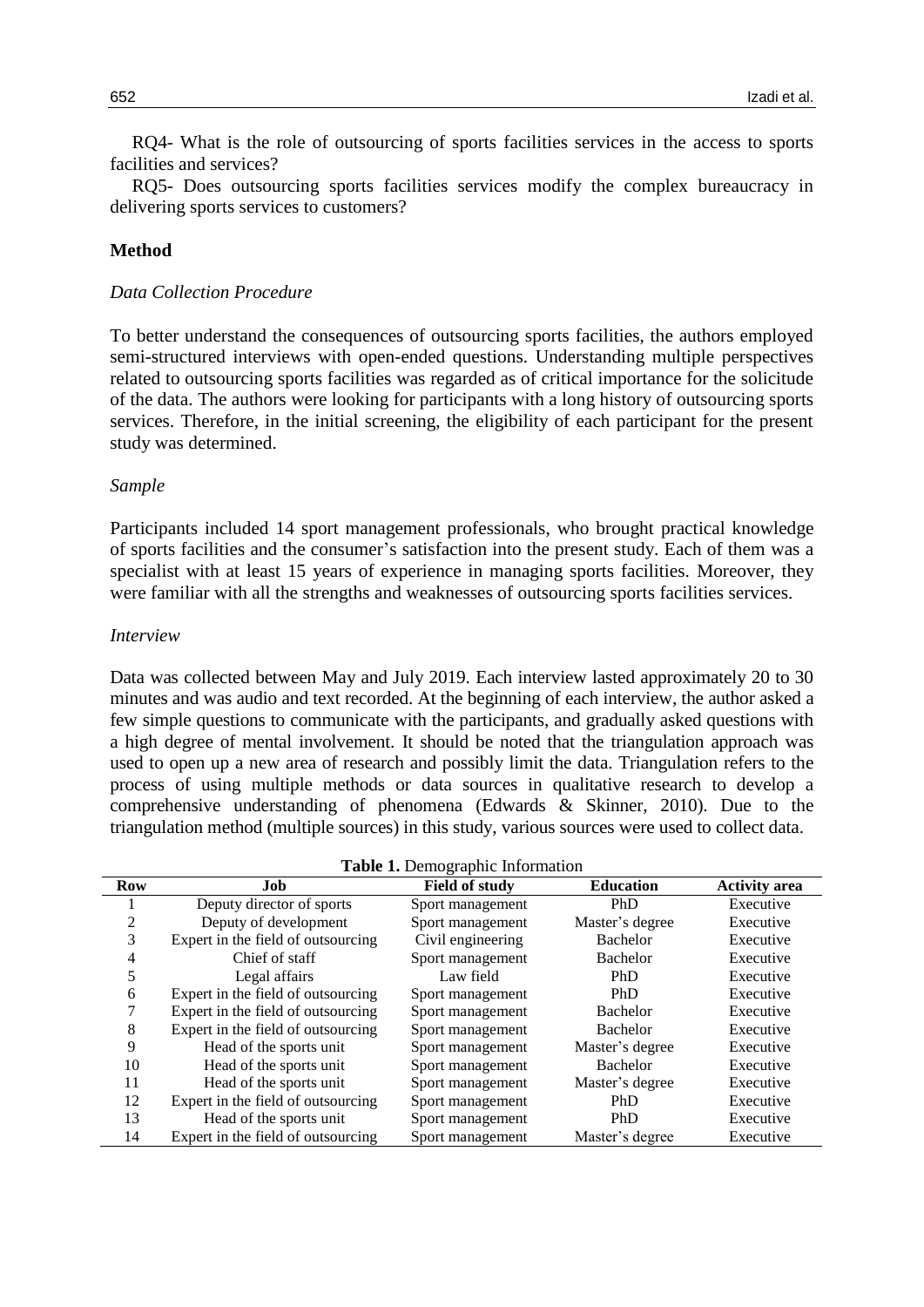## **Data Analysis**

After the audio and text files of the interviews were completely and accurately transcribed by the authors, each transcript was coded independently by the authors. The initial stage in data analysis involved open coding, in which data is divided into sections, closely examined, compared for similarities and differences. In phase 1, each critical point was considered an event (open coding). Then, these events were turned to a higher level, i.e., concepts. Some concepts were derived from several events, and some derived from a single event or a key point (phase 2). Finally, a category was selected for any given set of related concepts (phase 3). Finally, systematic analysis was performed using MAXQDA statistical software (version 12) for data analysis and classification.

## **Results**

After analyzing the interviews, four main themes emerged: Outsourcing features, outsourcing facilitation factors, outsourcing developing factors, and outsourcing barriers. Each main theme was divided into sub-domains based on participants' perspectives (e.g., reduction in costs, offering expert price, and lack of supervision) (Table 2).

| <b>Table 2.</b> Theoretical County  |                                                            |                                                                                                                         |  |  |  |
|-------------------------------------|------------------------------------------------------------|-------------------------------------------------------------------------------------------------------------------------|--|--|--|
| <b>Thematic topics</b>              | <b>Themes</b>                                              | <b>Marker</b>                                                                                                           |  |  |  |
|                                     | Reduction in costs                                         | P5, P8, P7, P1, P2, P6, P9, P14, P2                                                                                     |  |  |  |
|                                     | Use of private sector capacity                             | P1, P11, P6                                                                                                             |  |  |  |
|                                     | Income generation                                          | P1, P2, P6, P8, P13, P14                                                                                                |  |  |  |
|                                     | <b>Quality improvement</b>                                 | P1, P3, P5, P8                                                                                                          |  |  |  |
|                                     | Increased income and economic development                  | P <sub>4</sub> , P <sub>7</sub> , P <sub>11</sub>                                                                       |  |  |  |
| <b>Outsourcing features</b>         | Downsizing                                                 | P8, P7, P8, P9, P10, P12                                                                                                |  |  |  |
|                                     | Decreasing tenure and increasing government interest       | P5, P6, P11                                                                                                             |  |  |  |
|                                     | Developing and maximizing utilization of the capacities of | P13, P5                                                                                                                 |  |  |  |
|                                     | sports facilities                                          |                                                                                                                         |  |  |  |
|                                     | Agility and development of sports organizations            | P7, P14, P10                                                                                                            |  |  |  |
|                                     | Reviewing and providing practical instructions             | P1, P7, P10, P11, P6, P14, P9                                                                                           |  |  |  |
|                                     | Media awareness through mass media                         | P1, P11, P14, P7, P9, P3                                                                                                |  |  |  |
|                                     | Assigning to qualified institutions and individuals in the |                                                                                                                         |  |  |  |
| Outsourcing<br>facilitation factors | field of sports                                            | P9, P14, P13, P12, P10, P9, P5                                                                                          |  |  |  |
|                                     | Offering expert prices                                     | P <sub>4</sub> . P <sub>8</sub>                                                                                         |  |  |  |
|                                     | Using economic incentives                                  | P1, P5, P7, P13, P2                                                                                                     |  |  |  |
|                                     | Teaching sport managers and institutions                   | P <sub>6</sub> , P <sub>7</sub> , P <sub>10</sub> , P <sub>13</sub>                                                     |  |  |  |
|                                     | Offering and taking in account the instructions            | P3.P7                                                                                                                   |  |  |  |
|                                     | Ministry of Youth and Sports has a positive view to the    |                                                                                                                         |  |  |  |
| Outsourcing                         | sport                                                      | P <sub>14</sub> , P <sub>7</sub> , P <sub>13</sub> , P <sub>9</sub> , P <sub>7</sub> , P <sub>8</sub> , P <sub>11</sub> |  |  |  |
| developing factors                  | Effective and efficient monitoring                         | P7, P13, P11, P8, P5                                                                                                    |  |  |  |
|                                     | Long term allocation of sports facilities to tenants       | P <sub>5</sub> , P <sub>14</sub>                                                                                        |  |  |  |
|                                     | Users' financial constraints                               | P1, P9, P6                                                                                                              |  |  |  |
|                                     | Low sport participation                                    | P <sub>14</sub> , P <sub>7</sub> , P <sub>9</sub>                                                                       |  |  |  |
|                                     | Failure to correctly implement outsourcing law in Iran     | P1, P12, P13, P7                                                                                                        |  |  |  |
|                                     | Imposing additional costs on the organization              | P <sub>2</sub> , P <sub>4</sub> , P <sub>5</sub> , P <sub>8</sub> , P <sub>14</sub> , P <sub>2</sub> , P <sub>5</sub>   |  |  |  |
|                                     | Lack of notification                                       | P <sub>2</sub> , P <sub>11</sub> , P <sub>5</sub>                                                                       |  |  |  |
|                                     | No expert work in pricing                                  | P <sub>2</sub> , P <sub>7</sub>                                                                                         |  |  |  |
|                                     | Lack of structure and guidelines for outsourcing           | P5, P10, P7                                                                                                             |  |  |  |
|                                     | Lack of supervision                                        | P5, P7, P8, P10, P11                                                                                                    |  |  |  |
|                                     | Influence of abusive managers                              | P5, P6, P8, P10, P11, P6, P7, P13                                                                                       |  |  |  |
|                                     | Not targeted sports facilities built                       | P7, P12                                                                                                                 |  |  |  |
| <b>Outsourcing barriers</b>         | Inefficiency and resistance of sports institutions to      |                                                                                                                         |  |  |  |
|                                     | outsourcing                                                | P6, P13, P8, P10                                                                                                        |  |  |  |
|                                     | These places are not delivered to qualified people         | P7, P9                                                                                                                  |  |  |  |
|                                     | Lack of transparency                                       | P11, P8                                                                                                                 |  |  |  |
|                                     | Failure to submit plans by tenants                         | P11, P13                                                                                                                |  |  |  |
|                                     | Lack of credit for maintenance and reconstruction          | P7, P11                                                                                                                 |  |  |  |
|                                     | Management weakness                                        | P13, P12, P9                                                                                                            |  |  |  |
|                                     |                                                            | P7, P9, P13                                                                                                             |  |  |  |
|                                     | Improper functioning of tenants                            |                                                                                                                         |  |  |  |
|                                     | Lack of risk-taking and a safe space for investment        | P11, P10                                                                                                                |  |  |  |
|                                     | Lack of optimal and sufficient sports facilities           | P8, P9                                                                                                                  |  |  |  |

**Table 2.** Theoretical Coding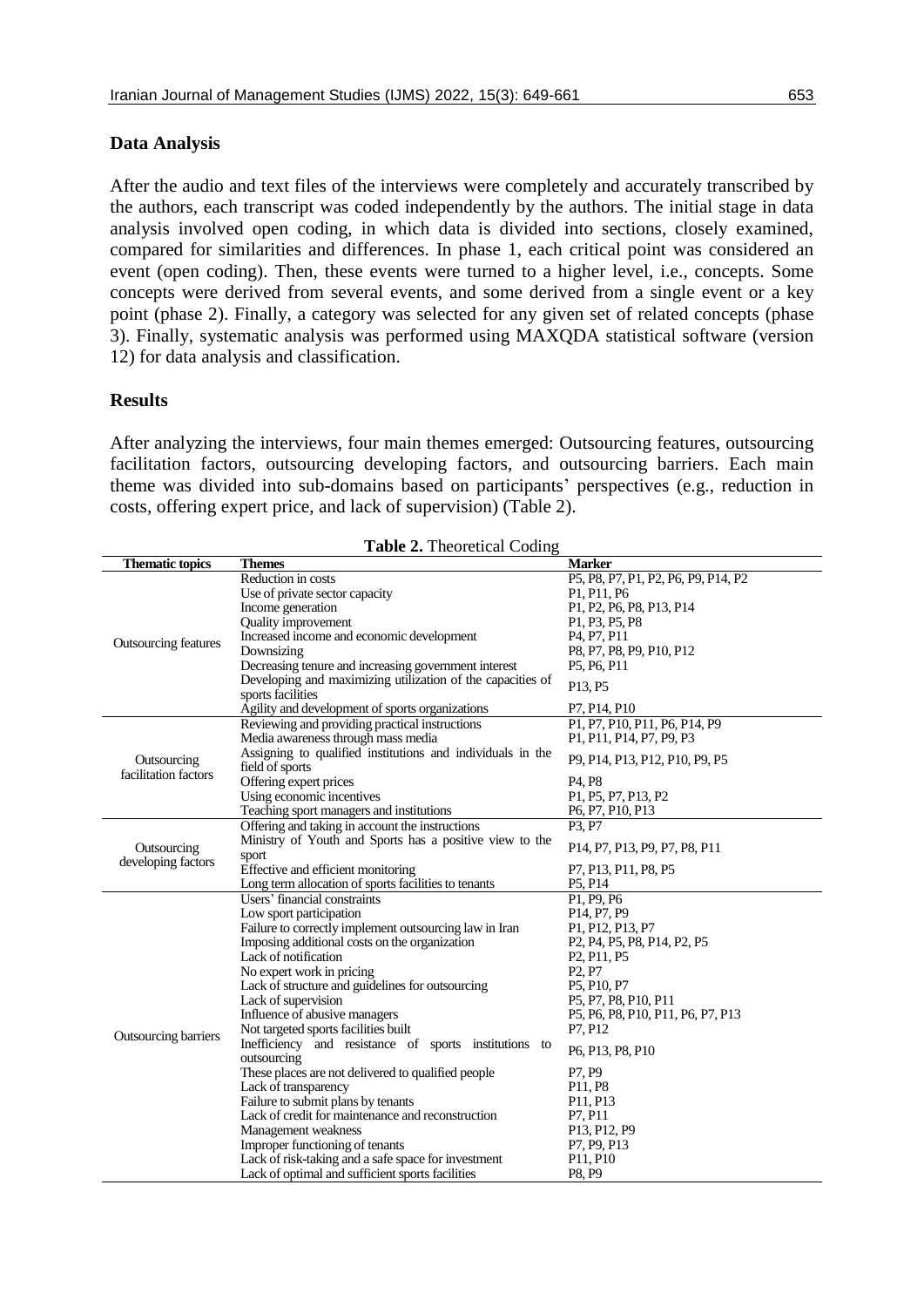## **Discussion**

## *Outsourcing Features of Sports Facilities Services*

Based on the data analysis, the most important outsourcing features of sports facilities services are income generation, income growth, and economic development by renting a large part of the sports places to outside the sports organization. Several outsourcing motivations have been identified in previous sport management outsourcing research: generation of revenues, improvement of quality, reduction of costs, and employment of specialists (Burden and Li, 2009; Lee and Walsh, 2011). By renting these facilities out to tenants, the organization generates revenues. In the outsourcing relationship between the organization and the tenant, in addition to generating revenue, we will also look for cost reductions. Therefore, this framework explains that when an organization incurs costs, it attempts to minimize transaction costs and transfer costs to an external third party (Williamson, 1985). This means decreasing tenure and increasing organization's benefits. The downsizing, agility, and development of sports organizations are also positive effects of outsourcing. Given the motivation of outsourcing, various incentives, including cost reduction, concentration on core activities, access to resources/skills, performance improvement, innovation, and development of employees have been identified (Lacity et al., 2011). Other features of outsourcing sports facilities are that private sector capabilities can be used to improve the quality and service level. Because by competing and making maximum use of the capacity of sports facilities, the quality of service to sports customers will also increase.

## *Facilitative Factors Related to Outsourcing Sports Facilities*

According to the findings of this study, facilitating the outsourcing of sports services is a factor that provides favorable conditions for outsourcing. It is essential to educate sports executives and board members before performing any outsourcing, because having enough information and knowledge of outsourcing prevents complexities and problems. At present, the outsourcing of sports venues in Iran has many problems that must be regulated by enacting regulations and applicable laws. Specialized pricing for each sports venue based on geographical location, nature of venue, equipment, spectator community, and level of public revenue are other important factors facilitating outsourcing. After outsourcing, it is very important to note who will manage it. Outsourcing to organizations and individuals with athletic conditions is a critical point to consider. Furthermore, the role of mass media in informing and advertising to increase the actual audience and attract customers of sports services is another essential factor.

#### *Factors Related to Developing Sports Facilities Services Outsourcing*

Another factor that emerged in this study was the process of outsourcing the sports services, which play a key role in the development of this issue. This factor is the most critical part that outsourced sports services require. The positive attitude and function of the Ministry of Sports and Youth in the field of sport, providing guidance on outsourcing, and familiarizing tenants with its laws and regulations essentially removes many of the uncertainties and complexities of outsourcing. Long-term assignments to tenants (those who rent sports facilities from the organization) make tenants more confident in providing customer service, because a longterm opportunity allows tenants with a strategic plan to both maintain sports facilities and meet customer needs. Nevertheless, the most essential part of this can be considered effective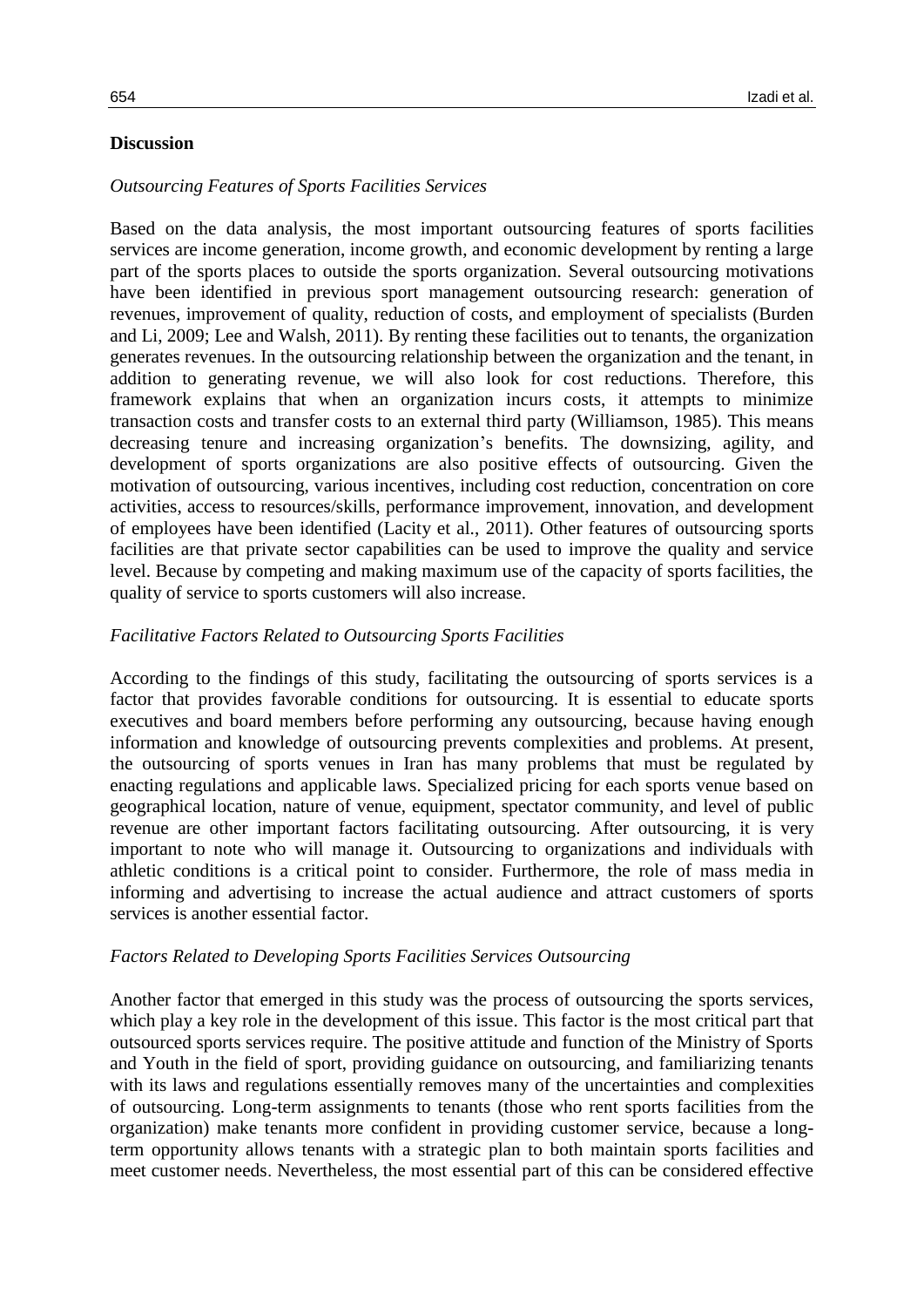and efficient monitoring of the organization, because supervision and control consistently improve quality and performance.

#### *Barriers to Outsourcing Sports Facilities Services*

The most critical factors that hinder outsourcing progress and development are called outsourcing barriers, which, if not eliminated, will lead to increased maintenance costs, further depreciation, and destruction of sports venues. We see the opposite of this matter. According to the findings of the study, failure to provide these facilities to qualified people has reduced the quality of daily services, while it has increased customer dissatisfaction and has aggravated depreciation. Sports facilities are not adequately managed and cause customer dissatisfaction. When outsourcing is auctioned, there is a problem that many people are the winners of the auction even before it starts because of lack of transparency in the laws and regulations.

Managerial weaknesses within the organization and within sports complexes are the most critical factors in reducing quality and performance. According to the findings of this study, managerial weaknesses in and outside of sports facilities are also quite evident and palpable. Lack of a proper strategic plan by tenants and managers has led to day-to-day sports facilities being depleted and wasted. Excessive use of sports facilities is witnessing the degradation of outsourced sports facilities and infrastructure. Since there is no plan or policy in place to rebuild and fix these problems, these places have become ruined and have lost their functionality, and they also cost a lot for the organization. Thus, it is imperative to allocate a portion of the funds to rebuild and maintain these places. Soleimani-Damaneh et al. (2012) found that the budget allocated by the Iranian Ministry of Sports to provinces was inefficient. Many tenants do not provide the services that are specific to that sporting facility. In other words, if it is a place to practice hub strings, it will be used as a place for martial arts exercises. This is evident in Iranian sports organizations, especially in the Kurdistan province. Moreover, outsourcing can lead to distrust of the service provider and reduce employee commitment (Bhagwati et al., 2004).

Based on the findings and information obtained from the interview, it was found that the inefficiency and resistance of some of the sub-organizations and institutions of sports to outsourcing have even influenced organizational outsourcing sports services in different ways. Moreover, according to the weaknesses in the outsourcing of sports facilities services, even the organization itself may sometimes not be able to deal with them because of hidden issues. The use of inside managerial power and the pressure exerted from the outside of the sport organization have led the organizations' managers to delegate the sporting places to the individuals and entities that are not qualified.

One of the most critical problems of organizations and the customers is the lack of supervision and control over the operation and management of sports facilities that have been outsourced. In addition, other types of risks associated with various managerial risks include poor contract details, poor communication, and poor oversight (Kremic et al., 2006). The final research model was obtained by identifying the main dimensions of outsourcing and the impact of each of these outsourcing factors on sports venues.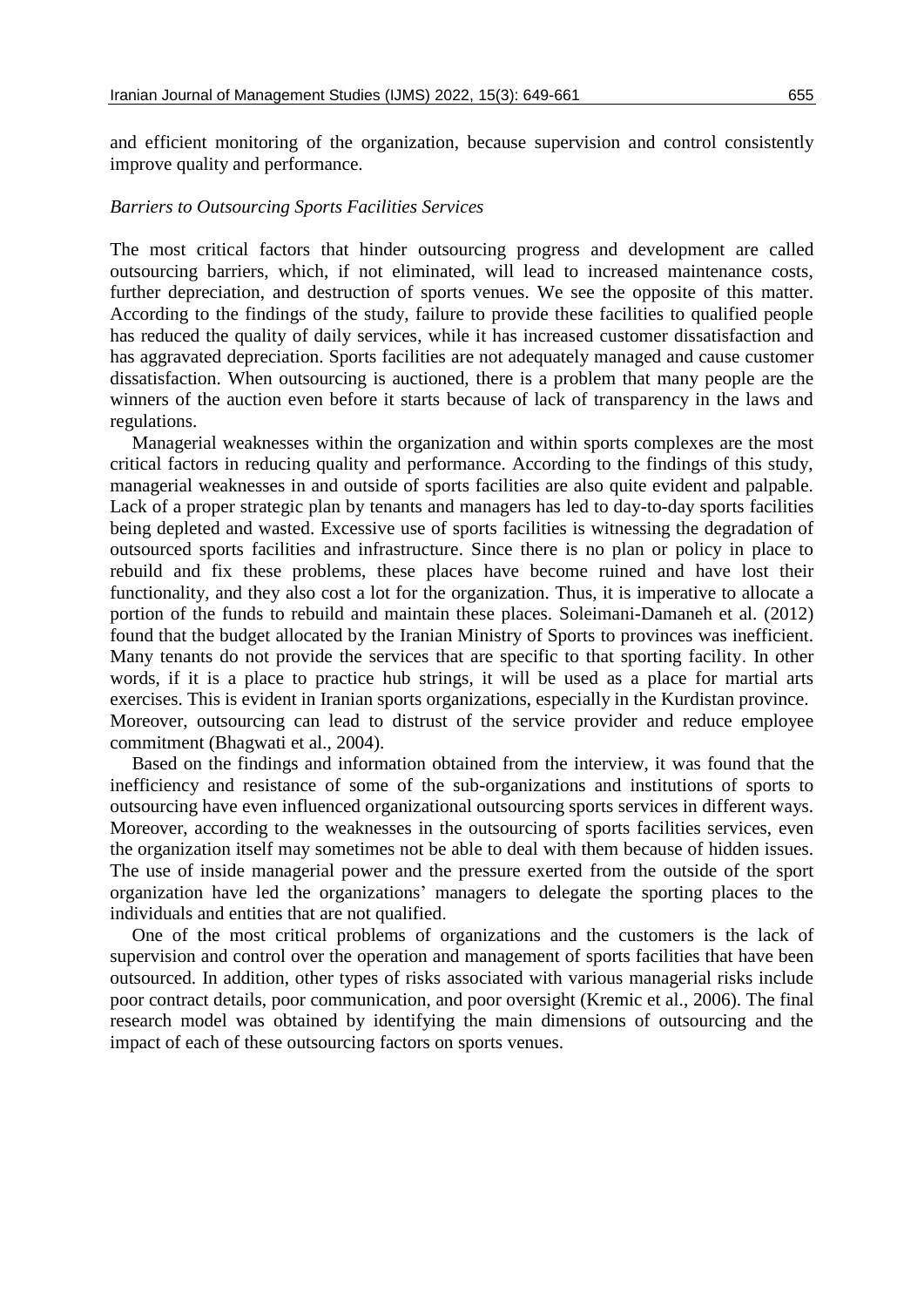

**Figure 1.** Final Outsourcing Model

## **Conclusion**

In the following lines, we will answer the research questions according to the model extracted from the interviews with the participants.

#### *RQ1- Does outsourcing sports facilities increase the revenue of sports organizations?*

According to interviews with experts, outsourcing included cost reduction, revenue generation, private sector capacity utilization, quality improvement, revenue reduction, economic development downsizing, agility, development of sports organizations, declining ownership, and increased profits. The government has a direct role in this process. In general, it can be said that these features are considered as outsourcing characteristics, meaning that the outsourcing of sports facilities can have such an attribute. The findings, which are based on the opinions of the experts as well as the available evidences, suggest that most sports facilities are income generating. Based on the predetermined goals for outsourcing sports facilities, it is clearly understood that outsourcing always has a positive impact on the income of organizations, which is one of the most critical driving engines of any organization. Another critical issue is expert pricing according to the location of sports facilities in each geographical area of the city. The exact price for all gyms or sport places creates the problem that low-income people cannot use these facilities. Outsourcing is the business process of transferring employees and assets from one company to another or implementing public service control for profitable companies (Hira & Hira, 2005). Outsourcing can offer greater budget flexibility and control and allows organizations to pay for only the services they need when they need them. Outsourcing is the act of transferring work, responsibilities, and decision-making to others because others can do it cheaper, faster, and better (Power, 2006).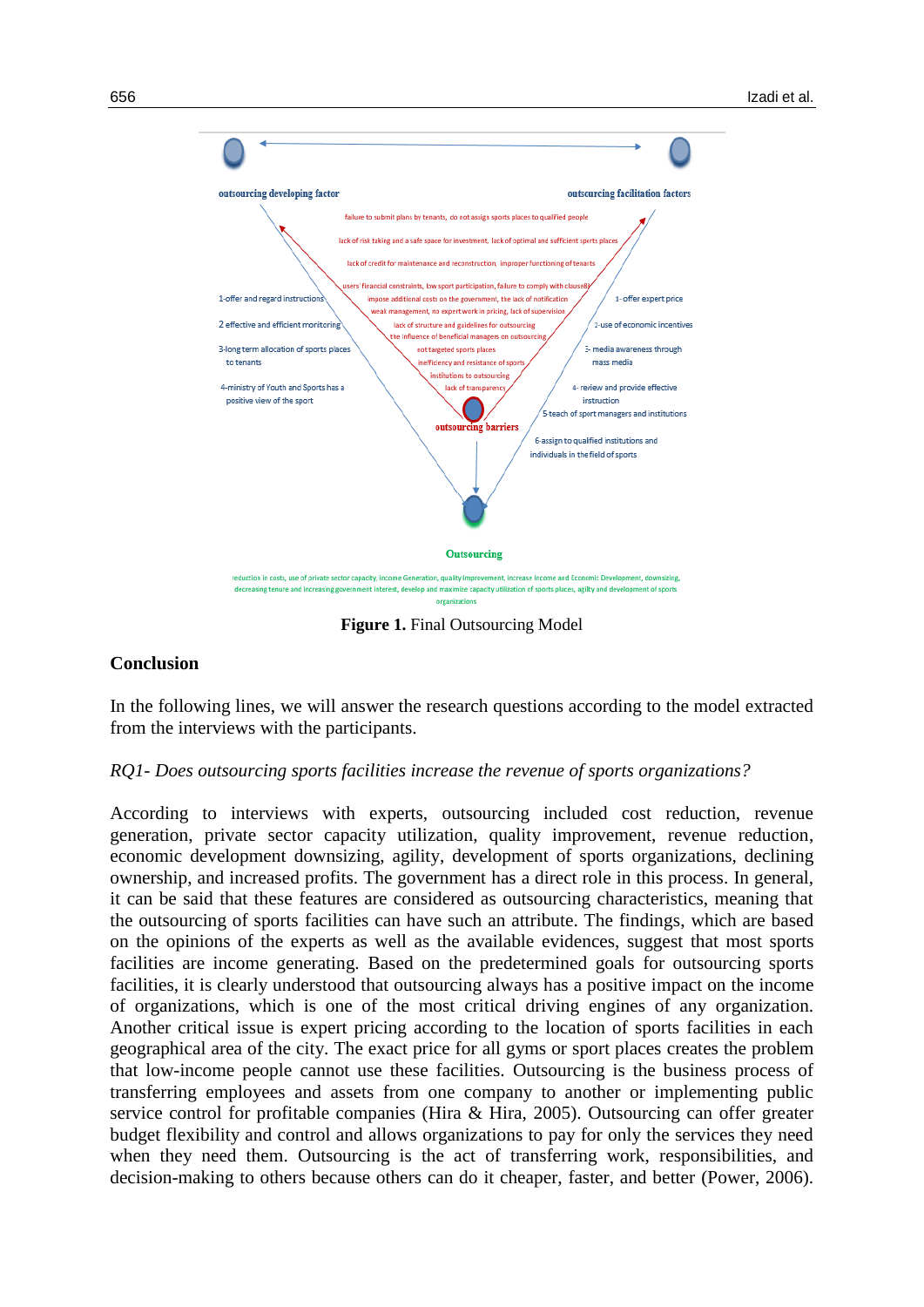One of the risks of outsourcing services is that the buyer firms will have to work at a low scientific and theoretical level. Mass media is one of the most critical tools in creating awareness and informing people. This capacity can used to enhance the culture of outsourcing sports facilities services (Jensen, 2012).

## *RQ2- What is the role of outsourcing sports facilities services in reducing costs?*

The factors that increase costs of the organization are as follows: management weaknesses, lack of transparency, inadequate tenant performance, lack of tenants' plans, lack of credit for maintenance and rebuilding, inefficiencies and resistance of sports organizations against outsourcing, and failure to delegate these properties to qualified personnel. Another critical issue in the development of outsourcing is the long-term delivery of sports facilities to tenants instead of one-year delivery. According to the results, one- or three-year outsourcing of sports venues has led to the most misuse of sports venues to maximize financial gain. Excessive use of outsourced sports facilities can lead to depreciation, exhaustion, poor quality equipment and services, and finally to the loss of facilities and equipment. Extending the lease term and giving more assurance to tenants in sports facilities, in addition to helping with income generation and customer satisfaction, prevents equipment depreciation.

One of the most critical outsourcing roles is to reduce costs through better performance, changing fixed costs to variable costs (Liao & Reátegui, 2002). The benefits that come from making the right outsourcing decisions effectively strengthen the company's internal resources (Nordin, 2008). However, outsourcing sports services can reduce the constant and ongoing costs of the organization by increasing income generation, teaching managers and tenants, efficient and effective supervision, reviewing the guidelines for outsourcing, and quality improvement. Outsourcing many services allows the organization to focus more on main activities (Power, 2006). Outsourcing facilities make the organization smaller and more flexible. The findings of this study indicated that the hidden costs, including maintenance costs, increase the cost of outsourced sports facilities. The presence of hidden costs in the organization incurs extra costs onto the organization (Tavana et al., 2016).

Research on service value suggests that superior value can be a determining factor in increasing customer loyalty, replicating exchange, and changing customer behavior (Othman et al., 2021). The tenants strive to improve the quality and upgrade the equipment, so that they can retain their customers next year. In addition, it is crucial to provide and comply with established outsourcing guidelines. Unclear instructions on how to maintain and repair the equipment of outsourced sports venues and the need to repair sports facilities after the end of the outsourcing period will increase the costs of the organization. Lack of a proper solution to solve this problem adds to the number of deserted and dilapidated sports facilities in Kurdistan province. It can be prevented by outsourcing the repairing and maintenance tasks to the outside of the organization and adopting a long-term contract of sport facilities services to the tenants.

## *RQ3- What is the impact of outsourcing sports facilities services on the growth and effectiveness of sports institutions?*

There are significant reasons for finding service providers with the specific knowledge and expertise to perform organizational processes. Undoubtedly, if outsourcing is considered to be the right strategy for organizations, it will not only help the short-term plans but also provide strategic and competitive advantages for the organization (Ali & Khan, 2016). According to research, training the sports managers and institutions, effective and efficient supervision,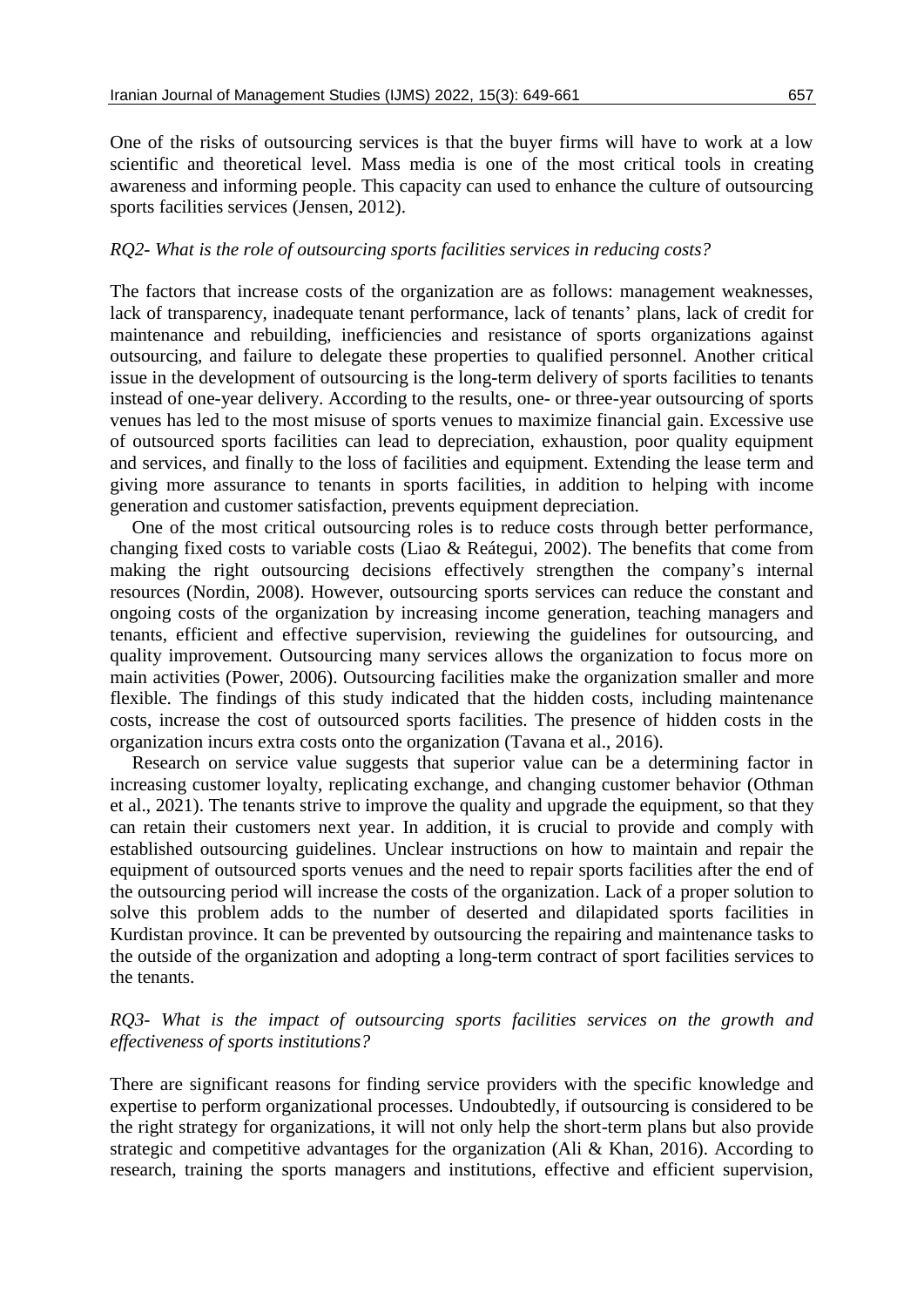instructions, and transfer of sports facilities to specialists have direct impacts on the growth and effectiveness of sports institutions. However, the findings of this study showed that outsourcing of sports facilities to outside the organization has not a positive impact on the growth and development of sports institutions in Kurdistan province. Inefficiencies and resistance of sports institutions to outsourcing, low sports participation, lack of information, lack of supervision, lack of transparency, and misuse of profiteers are the most critical obstacles to the growth and effectiveness of sports institutions. The delivery of sports facilities to institutions whose sports activities are incompatible with the sports venue has caused these venues to lose their function in sports. Excessive use of sports facilities by most sports institutions has led to poor quality and depreciation of sports facilities, so after a while, athletes will face the problem of the lack of equipment, and due to the lack of facilities, we will see the recession and poor performance of that institution.

## *RQ4- What is the role of outsourcing the sports facilities services in access to sports facilities and services?*

According to this study, one of the most important factors preventing outsourcing of sports facilities services is the lack of sports spaces. When the spaces and the number of sports facilities are limited, no positive result can be gained from outsourcing. Therefore, it increases the per capita sports share of people, the general public has access to sports venues, and excess sports venues can also be outsourced to suitable conditions and prices. Based on this, we can expect satisfaction, income, and cost reduction. However, outsourcing limited sports facilities have the opposite effect. By investing in long-term targeting and increasing sports per capita, building stadiums, sports and leisure places, and sports hotels, we can achieve targeted marketing with applicable income, satisfaction, cost savings, and effectiveness. The study results showed that the low-income and vulnerable people of the society are not able to use outsourced sports facilities. Besides, locating, creating, and constructing sports venues in out-of-town locations have made it challenging to access these sites.

## *RQ5- Does outsourcing sports facilities services modify the complex bureaucracy in delivering sports services to customers?*

The results of this study showed that even if outsourcing factors such as facilitation and development are implemented, as long as there are barriers to outsourcing sports sites, the result would be quite the opposite of what we expect. The study results indicate the impact of outsourcing of sports services in downsizing of the organization, which is in line with the study of Kenyon et al (2016). Nevertheless, it has not moderated the complex bureaucracy and waste of time, and time-consuming outsourcing activities are problems that both the outsourcing organization and the outsourcing receiver still face. According to the results of this study, the nature of outsourcing is similar to the nature of revenue generation, quality improvement, cost reduction, reduction of government tenure, organization downsizing, and complex bureaucracy, but the most critical issue and challenge in this area is the inaccurate and unprofitable implementation. When we compared the increase in revenue for the organization on the one hand and the increase in costs and depreciation on the other hand, we came to the conclusion that the maintenance and repair costs after the outsourcing were higher than its revenue. However, the loss of sports facilities with this method of operation is far more costly and higher than the revenue generated.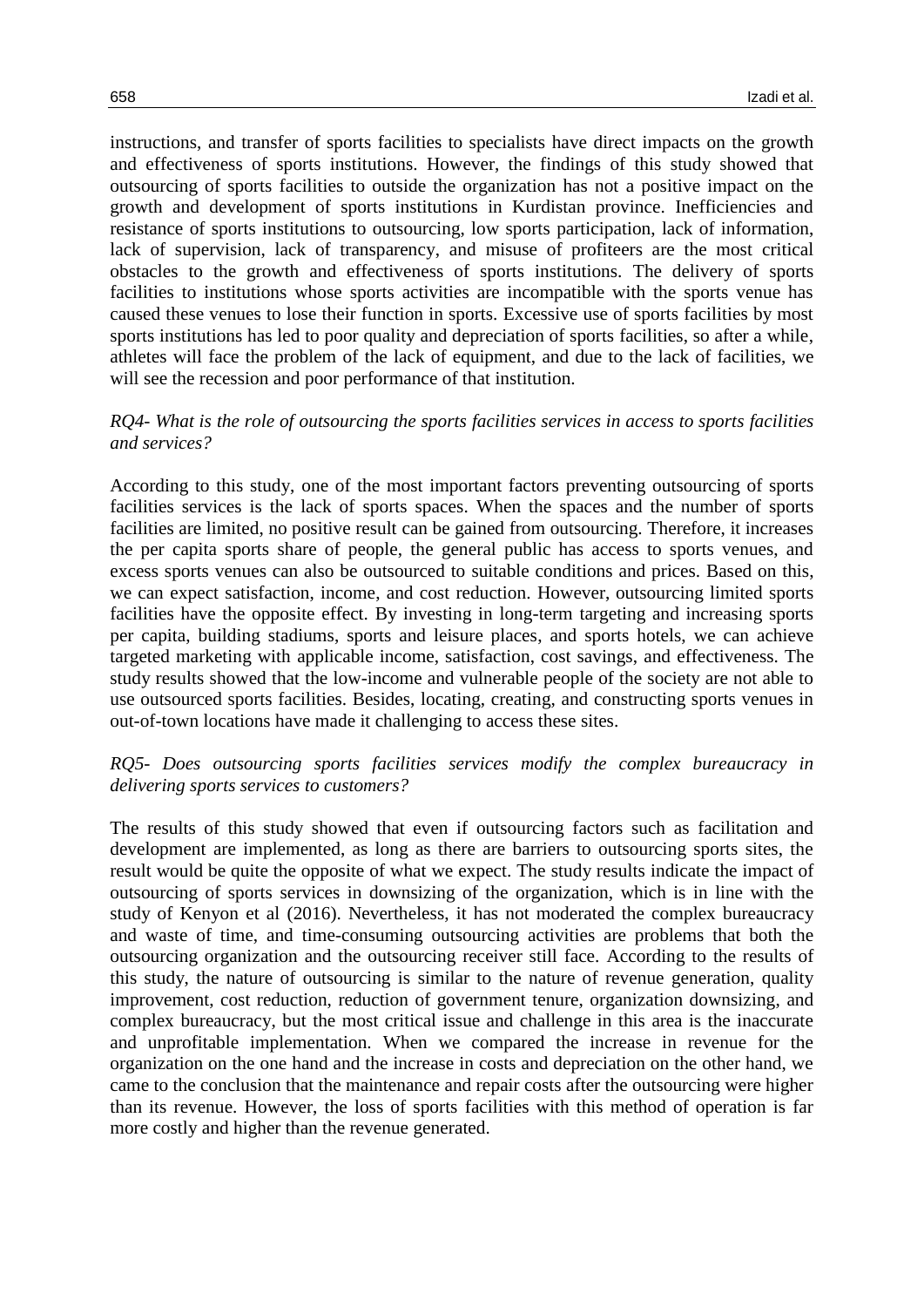#### *Theoretical and Managerial Implications*

Outsourcing is not a new concept in the modern business environment. Many essential activities are currently being outsourced; while others are less important. However, they all contribute to the appropriate performance of the business (Vaxevanou & Konstantopoulos, 2015). Sport facility outsourcing is a management approach that allows outsourcing of some of the processes or services of an organization to an external contractor, and the organization focuses on its primary activities. For this reason, outsourcing is a type of contracting an activity that was previously implemented in the organization and is now outsourced to others. Outsourcing improves the performance of companies and organizations by shrinking and making agile the organization, and if used correctly and with deep management insights, it has many benefits. Outsourcing services form one of the management methods the use of which requires consideration of various factors that must be used with sufficient foresight and knowledge. Therefore, it is essential to pay attention to how an organization decides what to outsource, what to do, and what variables should be considered in the decision-making process for efficient outsourcing. Managers should strive to understand the issues and consequences of outsourcing to use outsourcing effectively and efficiently.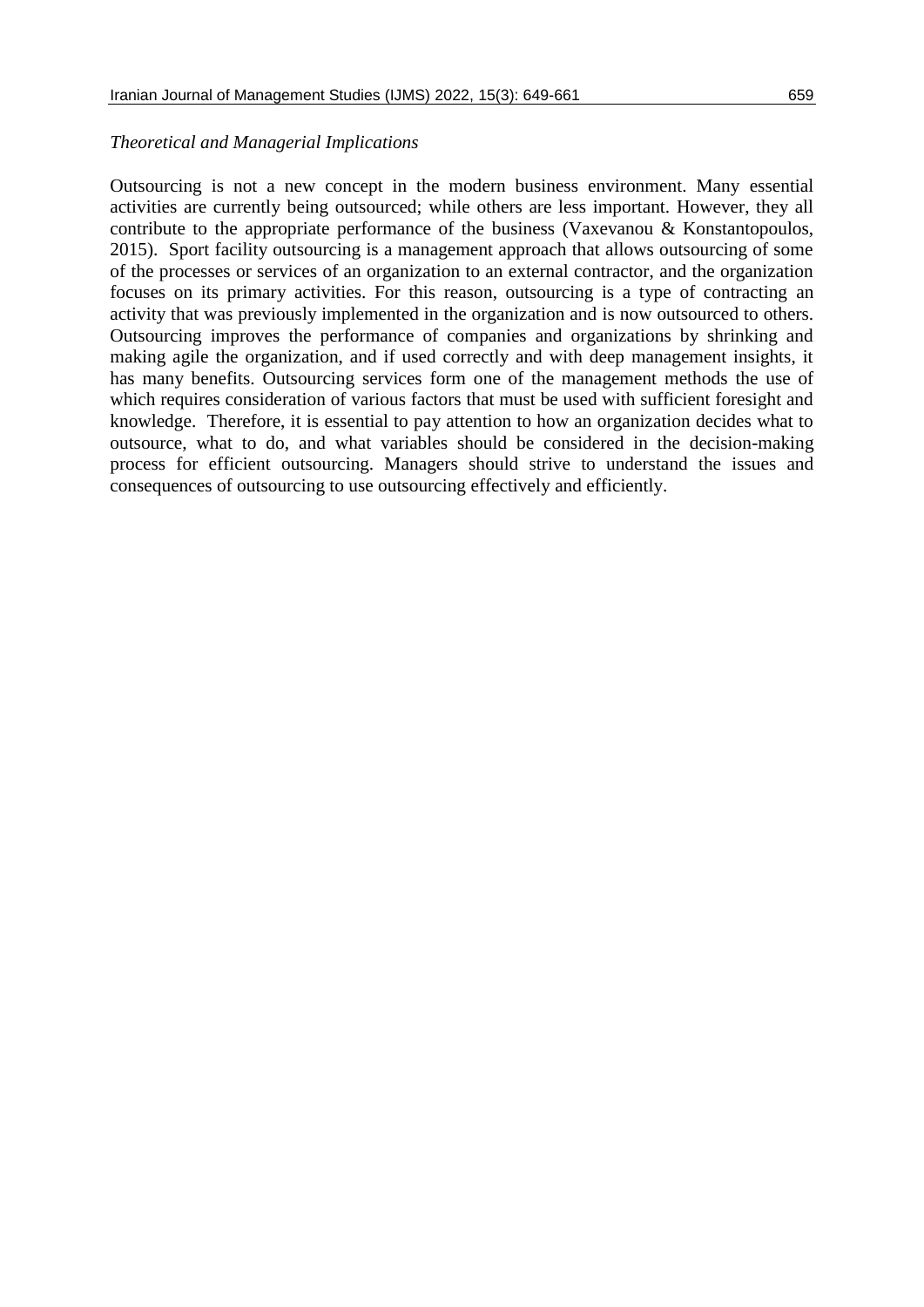#### **References**

- Ali, S., & Khan, S. U. (2016). Software outsourcing partnership model: An evaluation framework for vendor organizations. *Journal of Systems and Software, 117*, 402-425.
- Bhagwati, J., Panagariya, A., & Srinivasan, T. N. (2004). The muddles over outsourcing. *Journal of Economic perspectives 18*(4), 93-114.
- Bolat, T., & Yılmaz, Ö. (2009). The relationship between outsourcing and organizational performance: Is it myth or reality for the hotel sector? *International Journal of Contemporary Hospitality Management 21*(1), 7-23.
- Burden, W. J., & Li, M. (2005). Circumstantial factors and institutions' outsourcing decisions on marketing operations. *Sport Marketing Quarterly*, *14*(2), 125-131.
- Burden, W., Li, M. (2009). Minor League Baseball: Exploring the growing interest in outsourced sport marketing. *Sport Marketing Quarterly 18*(3), 139-149.
- Çalişkan, K., Çelik, V. O., & Engin, S. G. (2020). Player transfer as an outsourcing activity in sport: The opinions of the coaches and managers. *Turkish Journal of Sport and Exercise, 22*(3), 490- 499.
- Chauhan, P., Kumar, S., & Sharma, R. K. (2015). Qualitative and quantitative approach to model offshore outsourcing barriers due to cultural differences. *International Journal of Strategic Business Alliances 4*(2-3), 184-200.
- Dietl, H. M., Özdemir, A., & Schweizer, N. (2017). Outsourcing sports sponsorship activities: A multi-theoretical approach. *Sport, Business and Management: An International Journal, 7*(1), 77-96.
- Edwards, A., & Skinner, J. (2010). *Qualitative research in sport management*. Routledge.
- Enright, E., Kirk, D., & Macdonald, D. (2020). Expertise, neoliberal governmentality and the outsourcing of health and physical education. *Discourse: Studies in the Cultural Politics of Education, 41*(2), 206-222.
- Espino-Rodríguez, T. F., & Ramírez-Fierro, J. C. (2017). Factors determining hotel activity outsourcing: An approach based on competitive advantage. *International Journal of Contemporary Hospitality Management 29*(8), 2006-2026.
- Hira, R., & Hira, A. (2005). Outsourcing America: What's behind our national crisis and how we can reclaim American jobs? *AMACOM, American Management Association.*
- Jensen, P. D. Ø. (2012). A passage to India: A dual case study of activities, processes and resources in offshore outsourcing of advanced services. *Journal of World Business 47*(2), 311-326.
- Kenyon, G. N., Meixell, M. J., & Westfall, P. H. (2016). Production outsourcing and operational performance: An empirical study using secondary data. *International Journal of Production Economics 171*, 336-349.
- Ketterer, S., McGuire, J., & Murray, R. (2019). The price of outsourcing: A content analysis of the effects of early deadlines on the sports section in The Oklahoman. *Newspaper Research Journal, 40*(1), 51-68.
- Kremic, T., Icmeli Tukel, O. and Rom, W. O. (2006). Outsourcing decision support: A survey of benefits, risks, and decision factors. Sup*ply Chain Management, 11(6), 467-482.*
- Lacity, M. C., Solomon, S., Yan, A., & Willcocks, L. P. (2011). Business process outsourcing studies: A critical review and research directions. *Journal of Information Technology 26*(4), 221-258.
- Lee, S. (2010). Global outsourcing: A different approach to an understanding of sport labour migration. *Global Business Review 11*(2), 153-165.
- Lee, S. (2016). Economic view and strategic management view toward understanding outsourcing in amateur sport. *Journal of Amateur Sport 2*(1), 12-38.
- Lee, S., & Walsh, P. (2011). SWOT and AHP hybrid model for sport marketing outsourcing using a case of intercollegiate sport. *Sport Management Review*, *14*(4), 361-369.
- Lee, S., Brownlee, E., Kim, Y., & Lee, S. (2017). Ticket sales outsourcing performance measures using balanced scorecard and analytic hierarchy process combined model. *Sport Marketing Quarterly, 26(2), 110–120.*
- Lee, S., & Walsh, P. (2011). SWOT and AHP hybrid model for sport marketing outsourcing using a case of intercollegiate sport. *Sport Management Review 14*(4), 361-369.